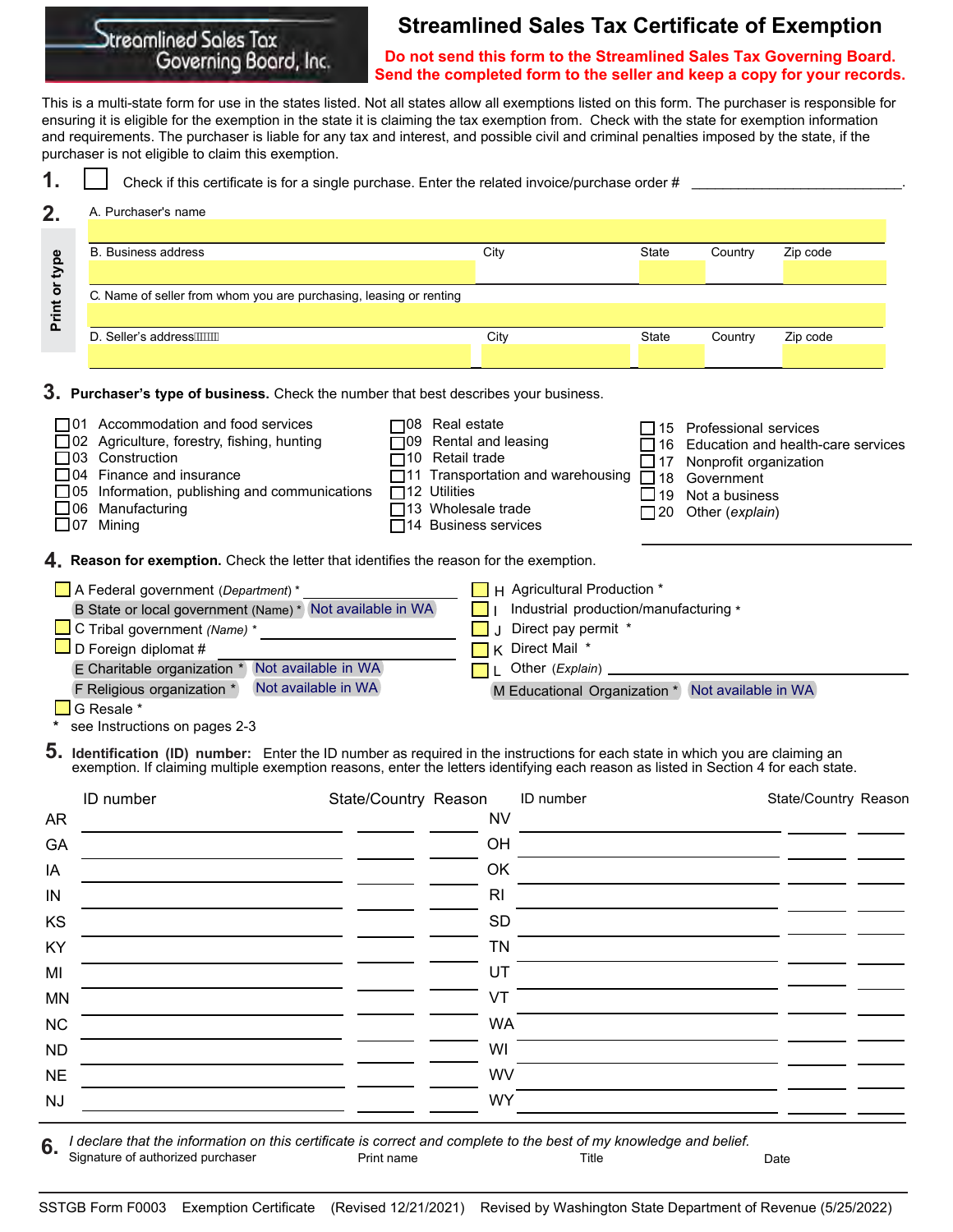## **Streamlined Sales and Use Tax Agreement Certificate of Exemption Instructions for Washington State**

*Buyers may use this Certificate of Exemption (the "Certificate") to claim exemptions from retail sales tax on purchases of otherwise taxable items.*

## **Buyer's instructions for completing this Certificate**

**Sections 1-6 are required information. A signature is not required if provided electronically.**

#### **Section 1: single purchase exemption certificate**

If you are using the Certificate for a single purchase, check the box in section (1). If selecting this box, you must include the invoice or purchase order number for the transaction.

If you do not check this box, the Certificate will be treated as a blanket certificate. This blanket certificate will continue in force as long as you are making recurring purchases under the Certificate (at least one purchase within a consecutive twelve-month period) or until you cancel it.

### **Section 2: buyer and seller information**

Enter the purchaser's and seller's name, street address, city, state, country and zip code.

#### **Section 3: type of business**

Check the number that best describes the type of business carried out by your organization or business in section (3) of the Certificate. For instance, if "publishing" best describes your organization's activities, you would place a check mark next to "05" for "Information, publishing and communications". If none of the descriptions apply, place a check mark next to number "20" for "Other." If you select "Other," provide a clear and concise description for your type of business.

#### **Section 4: reason for the exemption**

Section (4) of the Certificate lists some general exemptions most commonly allowed by SSUTA participating states. Not all states allow all exemptions listed. Additionally, each participating state may have other exemptions that are not listed on the Certificate. Buyers should refer to each respective state's web site or other information available relating to that state's exemptions.

Check the exemption that you or your business is claiming and then enter all other information requested for that exemption. Instructions (A) through (M) below provide more detailed information concerning the exemptions listed in the Certificate with respect to Washington state. You can find information about exemptions available in Washington state online at the Washington State Department of Revenue's web site at dor.wa.gov.

A. **Federal government.** Sales made directly to the federal government are exempt from sales tax. You must indicate the name of the federal agency or department making the purchase. For specific information about this exemption in Washington state, please see ("Washington Administrative Code") WAC 458-20-190.

B. **State and local government.** Washington state does not provide a general exemption for state and local government. Please see WAC 458-20-189 for additional information.

C. **Tribal government and enrolled tribal members.** Washington state exempts certain sales transactions involving tribal governments or enrolled tribal members. You must include the name of the tribe involved in the transaction on line (C) as applicable. For specific information about this exemption, please see our Indian tax guide and WAC 458-20-192.

D. **Foreign diplomat.** Foreign diplomats have cards identifying the diplomat and providing information about the extent of the exemption available to that diplomat. You must write the identification number from the front of this card on line (D). For specific information about this [exemption, please see the Washington State Department of Revenue's](dor.wa.gov/sites/default/files/2022-02/sn_11_ForeignDiplomats.pdf) Special Notice at dor.wa.gov/sites/default/files/2022-02/sn\_11\_ForeignDiplomats.pdf.

E. **Charitable organization.** Washington state does not provide a general exemption for charitable or nonprofit organizations. Please see WAC 458-20-169 for more information.

F. **Religious organization.** Washington state does not provide a general exemption for religious. Please see WAC 458-20-169 for more information.

G. **Resale #.** A purchase for resale is a valid exemption in Washington. To claim this exemption, a business required to be registered with the state Department of Revenue must obtain a reseller permit and enter this number in Section 5. A business not required to be registered does not have to obtain a reseller permit, including nonprofits purchasing for resale at qualifying fundraising events. For specific information about this exemption, please see WAC 458-20-102 and WAC 458-20-169. For registration requirements with the Department, please see WAC 458-20-101.

H. **Agricultural production.** Washington state exempts certain items related to agricultural production. To claim an exemption for chemical sprays or washes (for the post-harvest treatment of fruit), feed, seed, fertilizer, spray materials (pesticides), agents for enhanced pollination, agricultural employee housing, chicken farming, animal pharmaceuticals, livestock for breeding, dairy cows, aircraft fuel, etc. this form may be used without requiring any registration with the Washington Department of Revenue. However, to claim the exemption for replacement parts for qualifying farm machinery and equipment, the buyer should use a Farmer's Certificate for Wholesale Purchases and Sales Tax Exemptions. For more information, see WAC 458-20-209 and WAC 458-20-210.